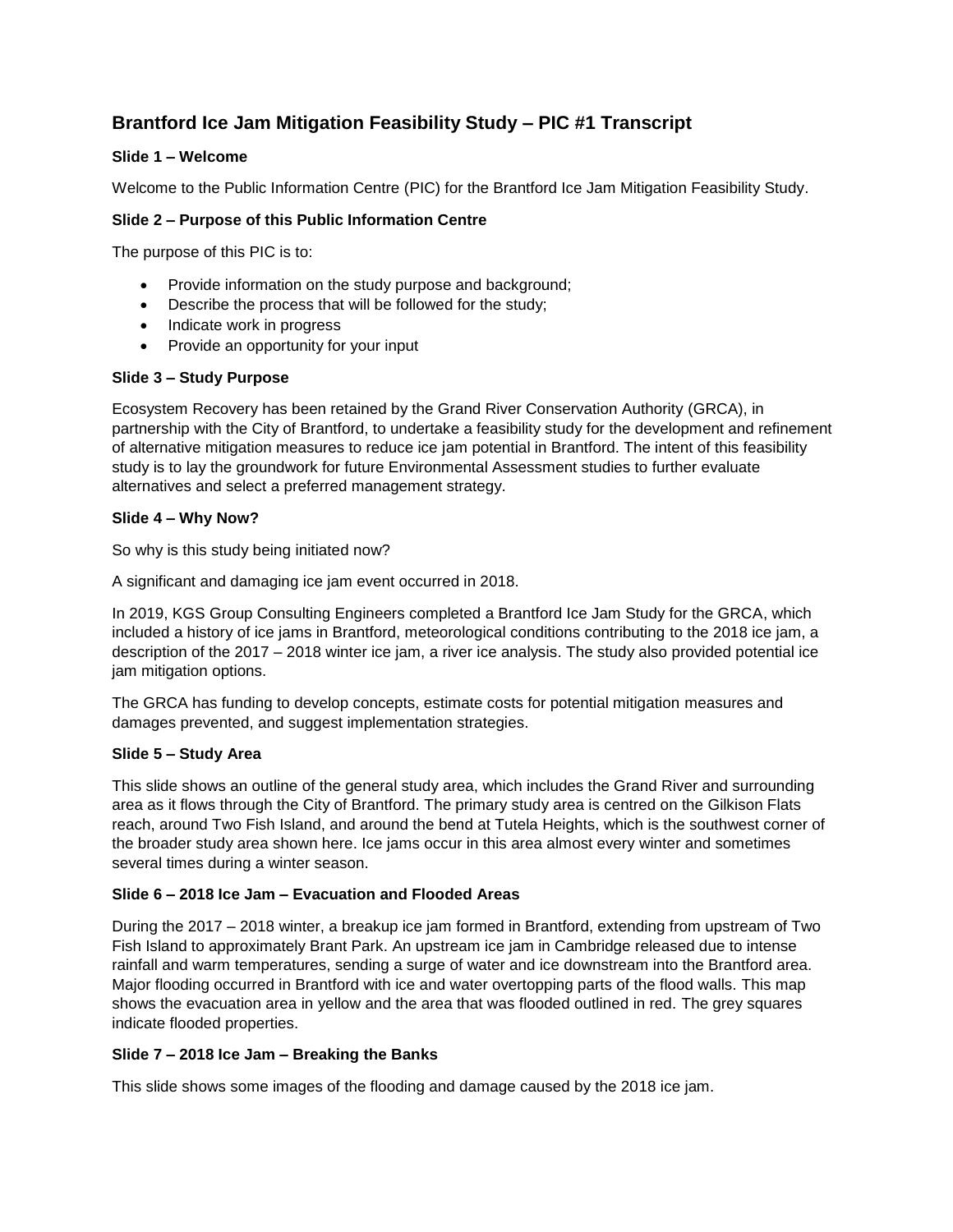#### **Slide 8 – 2018 Ice Jam – Cleanup**

This slide shows some photos of the aftermath and cleanup from the 2018 ice jam.

#### **Slide 9 – Recently Completed and Ongoing Projects**

There are several studies that have been completed within the vicinity of the study area. This slide provides a brief summary of the ones most relevant to the Brantford Ice Jam Mitigation Study, including floodwall assessments and repairs at River Road and the Ballantyne Floodwall, dike gap completion at the Civic Centre gap and the Grand River Avenue gap, dike slabs remediation and sediment bar removal at Eagle Street and Gladstone Street, and the Three Bridges Class Environmental Assessment (EA) that is currently ongoing for the Lorne Avenue Bridge, CN Railway pedestrian bridge, and the TH&B Crossing.

#### **Slide 10 – Planned Work**

There are four main tasks planned for study: hydraulic analysis, a fluvial geomorphological assessment, a flood damages assessment, and to develop and evaluate mitigation options.

The hydraulic analysis will involve developing a 2D model and modelling a variety of scenarios, including a scenario with no dikes, existing conditions, and the various mitigation options.

The fluvial geomorphological assessment will involve establishing an understanding of the existing conditions, investigating the implications of each alternative on the river, and considering erosion hazards.

A flood damages assessment will be completed in order to estimate the flood damages that would result from a variety of scenarios, including the 2018 ice jam event, the theoretical damages for the no dikes scenario, and the flood damages under the various mitigation options.

Mitigation options will be developed and evaluated. These options may include overbank relief, flow regime modification, dike or floodwall protection, flood forecasting or monitoring improvements, preemptive weakening of the component ice, ice breaking, excavation of ice, ice control structures, or channel modifications.

## **Slide 11 – Potential Future Work**

Potential future work may include assessments for Natural Heritage, Cultural Heritage, Archaeology, or a Class Environmental Assessment.

A Natural Heritage Assessment would include reviewing any background information and conditions, including sources such as the Ministry of Natural Resources and Forestry (MNRF), Fisheries and Oceans Canada (DFO), the Natural Heritage Information Centre (NHIC), Biodiversity Explorer, Grand River Conservation Authority reports and mapping, wildlife database records, and natural feature mapping. Field surveys would consist of an Ecological Land Classification (ELC), a vegetation inventory, an aquatic habitat assessment, breeding bird surveys, a tree inventory, a bat cavity tree assessment, a Species at Risk survey, and verification of Significant Wildlife Habitat.

A Cultural Heritage Assessment would involve completing a Cultural Heritage Evaluation Report for all locations, which includes review of background information, a site visit, a historical overview and description of the property, the current heritage status of the subject property, and an evaluation of the heritage value of the property.

A Stage 1 Archaeological Assessment would be completed to analyze the archaeological potential of the site.

A Class Environmental Assessment would involve consultation with stakeholders, an evaluation of alternatives, and the selection of a preferred management strategy.